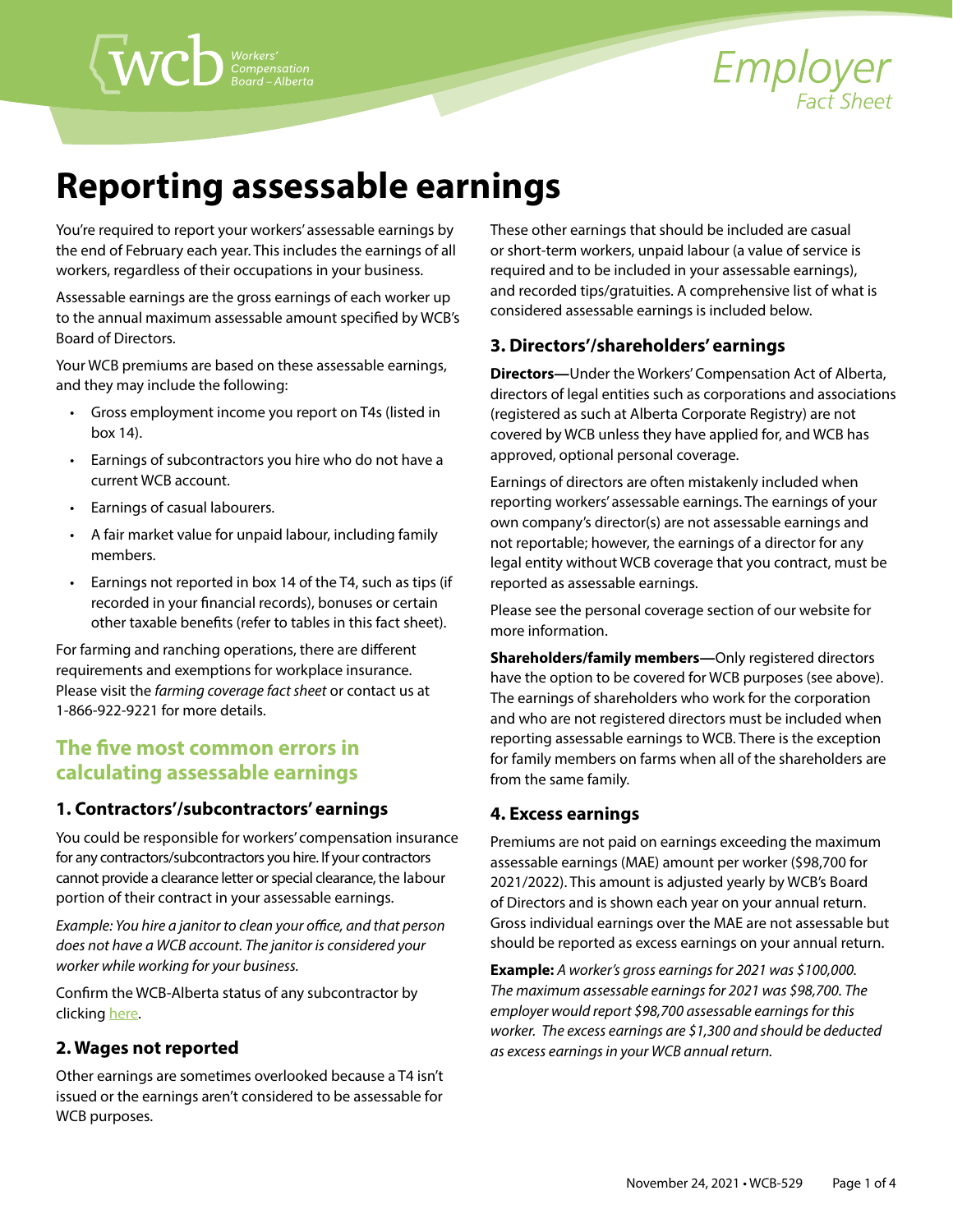

## **5. Prorating assessable earnings**

If you have an account in just one industry classification, the earnings of all your workers, including administration staff, must be included in that industry.

If your account is classified in more than one industry, and if earnings for administration staff cannot be directly allocated to one industry classification or another, those earnings must be prorated across all industry classifications on the account.

## **Assessable earnings**

Please report all assessable earnings. Items listed on T4 statements are assessable. This list is intended as a guide for employers and may not be all-inclusive. If you have any questions about what earnings are assessable, please contact WCB.

- Advance from employer on future earnings
- Bonuses
- Box 71 Status Indian
- Canada Emergency Wage Subsidy (CEWS) when paid to a worker for hours worked
- Casual wages
- Commissions
- Convention costs (non-accountable allowances)
- Director's earnings (labour portion for directors of legal entities not eligible for a WCB-Alberta account)
- Disability payment (unless worker repays employer)
- Executor's fees
- Financial counselling fees (if provided by employer)
- Finders' fees—solicited (if obtaining contracts for company)
- Frontline pay (Frontline pay reflects the increase in wages that employers provided to frontline workers during the provincial shutdown)
- Gifts from the employer including suggestion awards (excl. Christmas/wedding gifts <\$500)
- Government sponsored programs which do not cover Workers' Compensation
- Honouraria
- Hospitalization or medical service premiums paid by the employer (only if a taxable benefit)
- Hourly wages
- Loss of income (from sickness, accident, disability or income maintenance insurance plan) if employer pays this income
- Maternity/paternity top-up benefits
- Operating benefits and ownership benefits portion of personal use of employer's automobile
- Part-time wages (scheduled, hourly wages paid to employees who do not work full-time but have a predetermined work schedule)
- Pay in lieu of notice
- Personal or living allowance paid by employer
- Personal use portion of aircraft
- Premiums on group term life insurance policy (if reported on T4)
- Prizes or promoted contests from employer (if reported on T4)
- Recreational facilities, social or athletic club fees (if taxable benefit reported in box 14 of T4)
- Rent—free or low rent (difference between what is charged and fair market value)
- Salary (monthly or annual)
- Stock option benefits (if included on T4s)—this is not assessable if recorded on T4PS as this is considered investment income.
- Temporary foreign worker
- Tips and gratuities recorded in employer records (debit/ credit card transactions, T4s, etc.)
- Training-on-the-job program offered by WCB
- Transportation passes (paid by employer and considered a taxable benefit)
- Travelling expenses of spouse
- Tuition fees paid by employer
- Vacation pay
- Value of service for unpaid labour

Earnings are assessable to the annual maximum amount per worker regardless of the period of time spent working during the year (e.g., two months, six months, 12 months, etc.).

If a worker is employed by two or more employers within the same year, their earnings can't be prorated between the employers. For premium purposes, each employer is treated separately.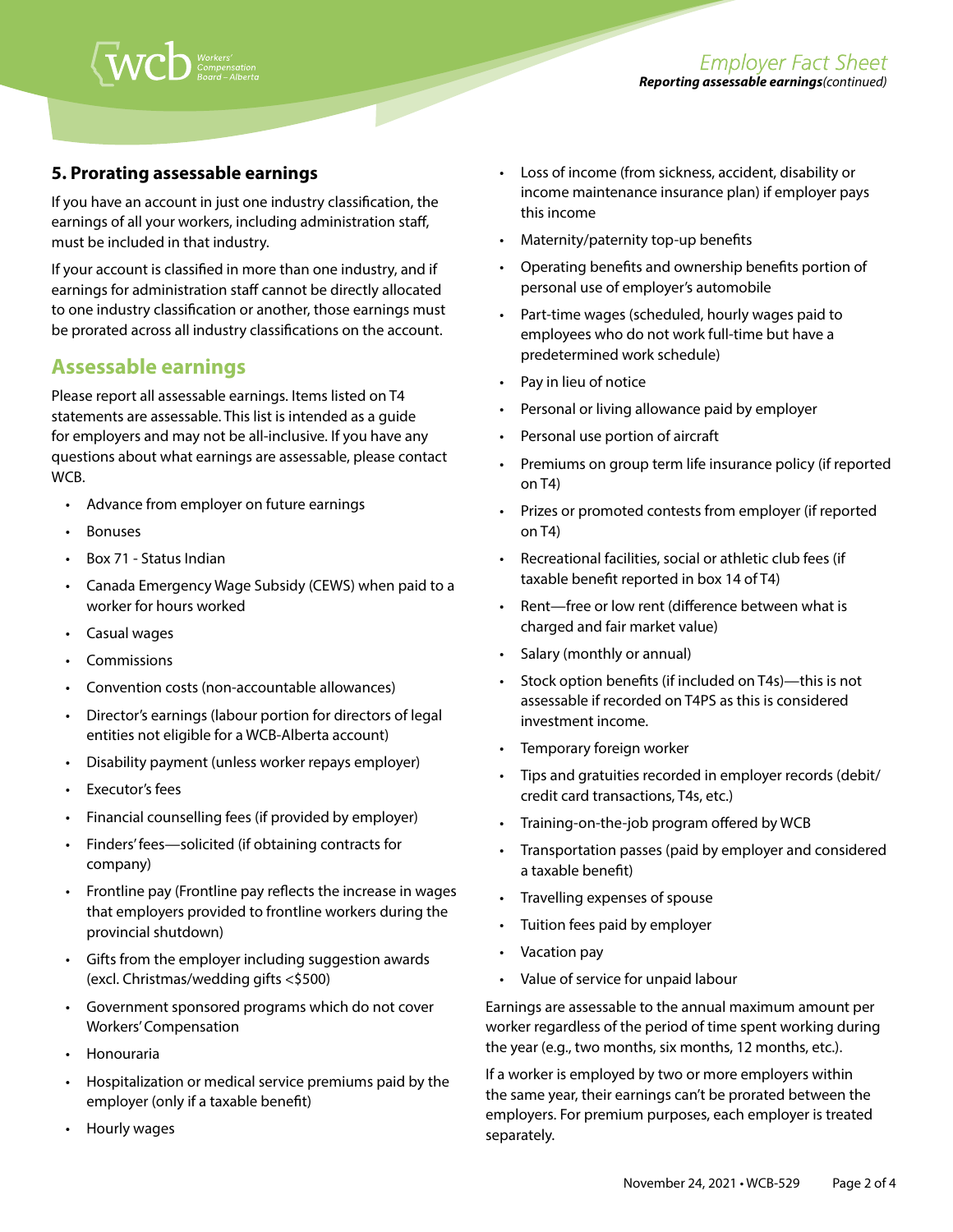# **Non-assessable earnings (do not report the following)**

This list is intended as a guide and may not be all-inclusive. If you have any questions about what earnings are not assessable, please contact WCB.

- Adult training expenses
- Allowances of elected members
- Armed forces travelling and separation allowances
- Assignment of compensation benefits (workers benefits paid to the employer where the worker continues to receive earnings from the employer while on compensation)
- Canada Emergency Response Benefit (CERB)
- Canada Emergency Rent Subsidy (CERS)
- Canada Emergency Student Benefit (CESB)
- Canada Recovery Sickness Benefit (CRSB)
- Canada Emergency Worker Subsidy (CEWS) is not assessable if an employer pays a worker that is not working or is furloughed
- Capital gains dividends, and investment income from T3, T4PS, T5 or T5013 slips
- Clergy expense allowance (within reason)
- Convention costs
- Critical Worker Benefit
- Death benefits (i.e., if company paid money to bereaved family to cover funeral expenses or transportation of the deceased)
- Deferred compensation
- Directors' earnings of your own company
- Dividends (paid to shareholder)
- Employment insurance benefits
- Finders' fees (non-solicited)
- Government sponsored programs which cover Workers' Compensation
- Investment income (i.e., dividends and T4PS profit sharing are investment income)
- Juror's fees
- Moving expenses
- Municipal councilors (not covered by a deeming order)
- Northern benefits (non-taxable isolation pay)
- Partners' earnings from the partners' own business
- Pension and retirement benefits like severance package given to retiring employees ( i.e., one month pay for every year of service)
- Pension plan contributions by employer
- Premiums paid by employer for private health services plan or group sickness/accident insurance plan
- Profit sharing premiums
- Proprietor's earnings from the proprietors own business
- Rental of equipment from documented workers (does not include power saw allowance)
- Representation or other special allowances of ambassadors, ministers, etc.
- Retiring allowances
- Room and board (work camp only)
- School teachers (with valid teaching certificate) teaching academic courses
- School trustees (not covered by a deeming order)
- Severance/separation
- Special allowances received by persons working in foreign countries
- Subsidized meals (if not included on T4s)
- Subsidized school services
- Temporary Wage Subsidy (TWS)
- Tips and gratuities, if not recorded in employer's records. (i.e., non-recorded cash tips paid directly to workers by customer)
- Unpaid trade union executives (not covered by a deeming order)
- Transportation to the job
- Travelling expense allowance (government and other)
- Uniforms and special clothing/equipment
- Voluntary activity (ensure it is not a value of service activity and that a deeming order is not in effect)